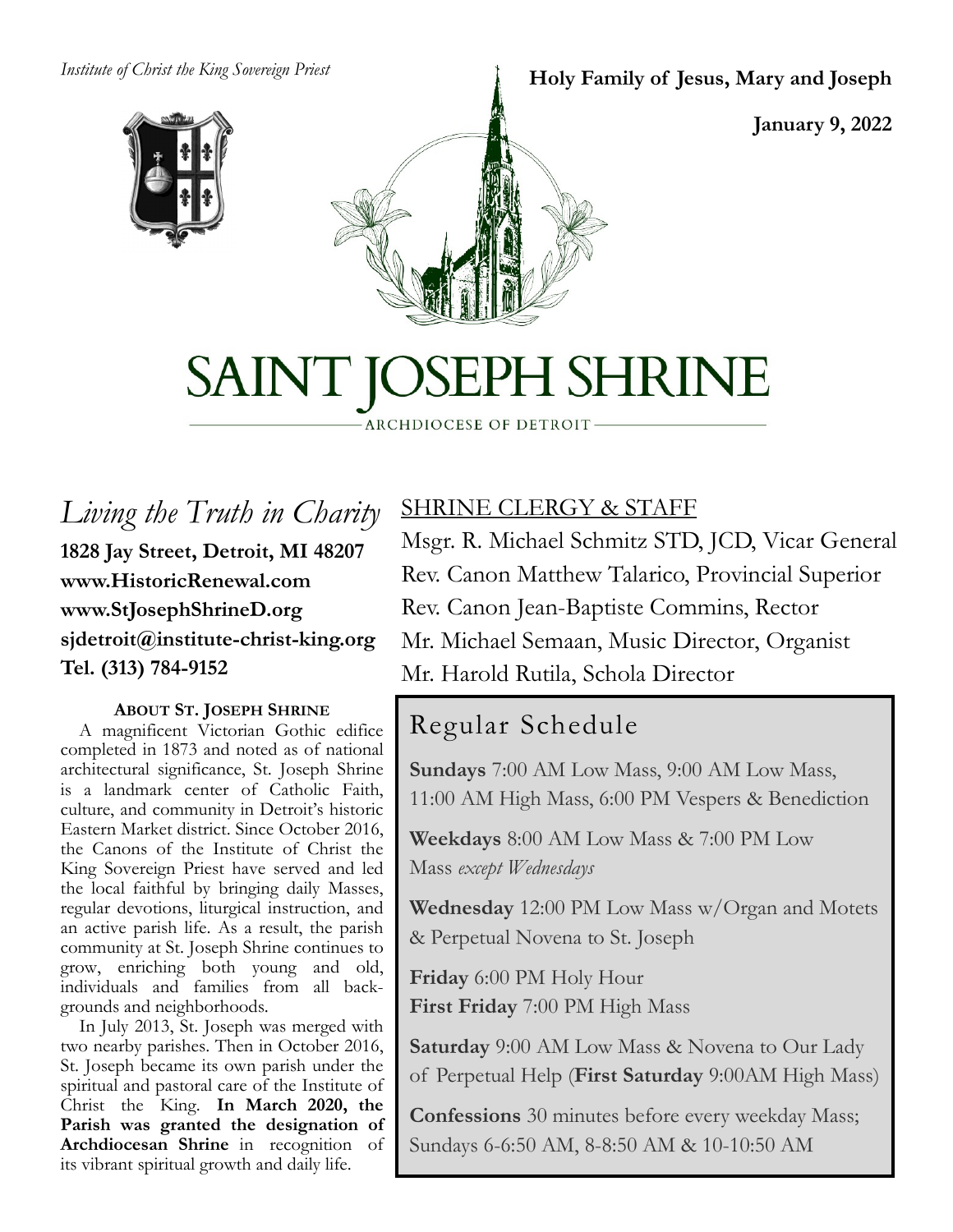### *Liturgical Calendar*

**Sunday, January 9, Holy Family of Jesus, Mary and Joseph** 7AM Low Mass **Yamin family,** *requested by Alvarez family* 9AM Low Mass w/ organ **† Claus v. Bülow Borgberg,** *requested by von Bülow* 11AM High Mass **Pro Populo** 6PM Solemn Vespers & Benediction

**Monday, January 10, Feria,** *Mass of the First Sunday after Epiphany* 8AM Low Mass **† Patricia Stahl,** *requested by Grijalva family* 7PM Low Mass **† Nancy Ann Nemecek,** *requested by Chisholm family*

**Tuesday, January 11, Feria,** *Mass of Saint Hyginus, Pope & Martyr* 8AM Low Mass **Sharon Bonemer,** *requested by George Bonemer* 7PM Low Mass **† Roland Ozark,** *requested by Janice Goral*

**Wednesday, January 12, Feria,** *Mass of the First Sunday after Epiphany* 12 Noon Low Mass & Devotions **St. Joseph Confraternity**

**Thursday, January 13, Baptism of Our Savior Jesus Christ** 8AM Low Mass **† Gil Goode & family,** *requested by Terry Fremuth* Exceptionally NO 7PM MASS

**Friday, January 14, Saint Hilary,** *Bishop, Confessor & Doctor* Exceptionally NO 8AM MASS 6PM Holy Hour, 7PM Low Mass **Elianna Wineman,** *requested by Baida Kashat*

**Saturday, January 15, Saint Paul,** *First Hermit, Confessor* 9AM Low Mass and devotions to Our Lady of Perpetual Help **Francis Allen,** *requested by Allen family*

#### **Sunday, January 16, Second Sunday after Epiphany**

7AM Low Mass **† Sophia Pinfold,** *requested by Janice Goral* 9AM Low Mass w/ organ **† Deacon Kevin Breen,** *requested by Chisholm* 11AM Solemn High Mass **Pro Populo**

6PM Solemn Vespers & Benediction

#### FROM THE RECTOR, CANON COMMINS

#### St Bernard says it all!

*Shame on you, says St Bernard, you proud entities of dust and ashes! God abases himself, and do you, O creature sprung from the earth, exalt yourself? God makes himself subject to man, and do you, who are always so eager to lord it over men, set up yourself to lord it over your Creator? For as often so ever as I desire pre-eminency over men, so often do I strive to excel God. For of him it was said: And he was subject unto them. If you disdain, O man, to follow the example of man, at least you can't follow your Creator without dishonor. If you cannot, perhaps, follow him wherever he goes, deign at least to follow him in this thing in which he has emptied himself, and made himself of no reputation, for the sake of such as you.* **Come let us adore Him!**

#### **<sup>S</sup> <sup>e</sup> rv er <sup>S</sup> <sup>c</sup> he du le**

**Sunday, January 16, Second after Epiphany 7AM Low Mass -** *as available* **9AM Low Mass w/organ** AC1: Maximillian Skinner AC2: Thomas Skinner **11AM High Mass** MC: Gabriel Ang Thur: Nicholas Alvarez AC1: Isaac Smith AC2: Ted Shaw Crucifer: Max McGeorge

**Sunday, January 23, Third after Epiphany 7AM Low Mass -** *as available* **9AM Low Mass w/organ** AC1: Maximillian Skinner AC2: Patrick Skinner **11AM High Mass** MC: Oliver Smith Thur: James Chisholm AC1: Andrew Ohotnicky AC2: Tommy Shaw Crucifer: Juan Delgado

#### **Usher Schedule**

**Sunday, January 16, Second after Epiphany 7AM Low Mass –** *Laabs & Kyle Gregory* **9AM Low Mass w/organ** - Eric Restuccia - Brian Carey - Paul Ferrini - Matt Langenderfer - Joe Allen **11AM High Mass** - Don Sadowski - David Oroshi - Anthony Russo - Jonathan Benefiel - Jacob Kobus **Sunday, January 23, Third after Epiphany 7AM Low Mass –** *Laabs & Kyle Gregory* **9AM Low Mass w/organ** - Don Sadowski - Paul Ferrini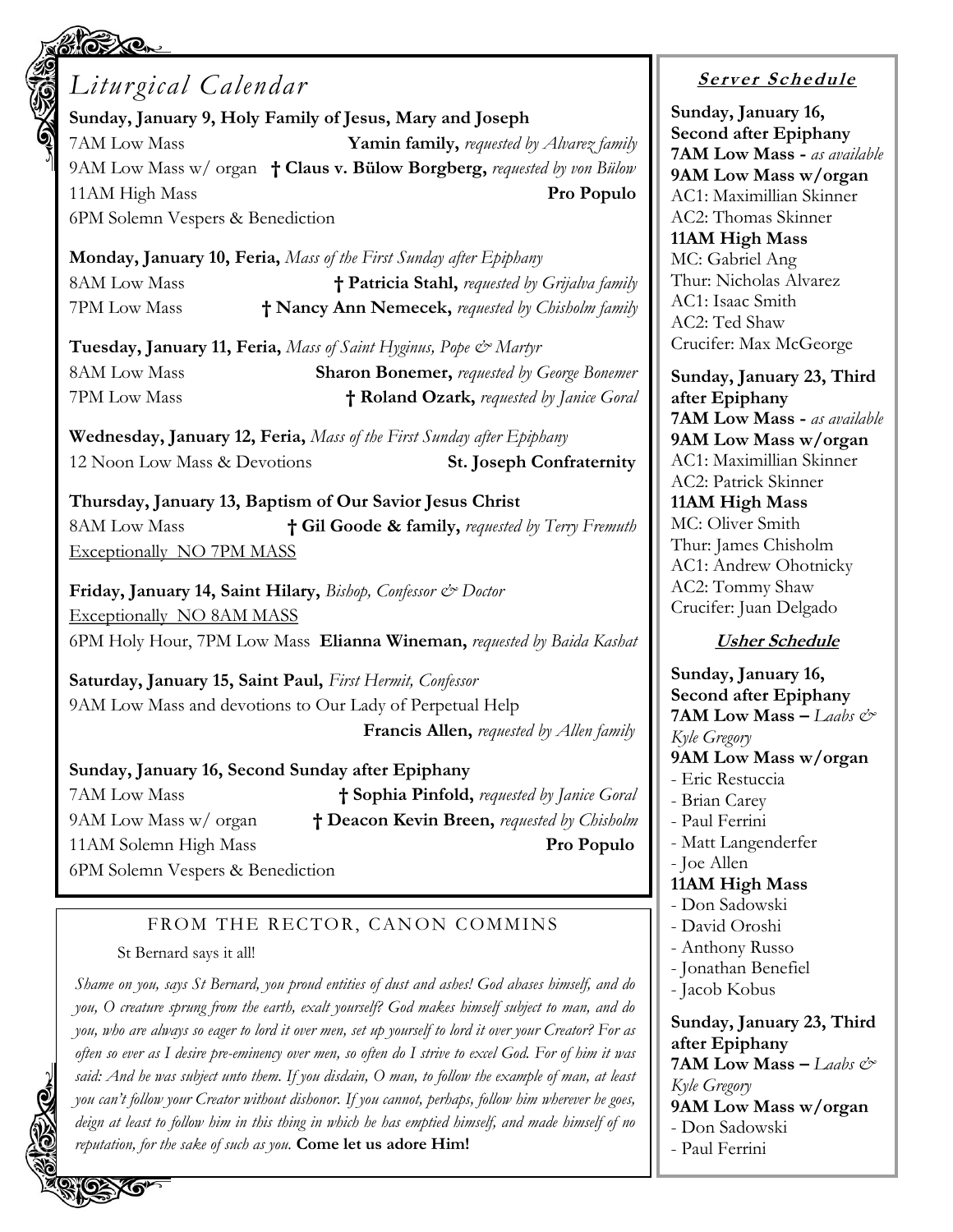#### **Calendar of Events**

#### **SHRINE REMINDER**

Dear parents, children are the joy of our Saint Joseph Shrine family, and your reward is great in heaven for generously accepting this gift of Divine Providence. When you have a crying child, particularly during the Sermon or the Canon of the Mass, you are kindly asked to make use of the vestibule in the back of the church. You are also requested to refrain them from running or banging on the pews. Keep in mind as well, that when your child requests that you take him/her out of the church for a necessity of nature, apart from a true emergency, it is important not to do so during the Canon of the Mass, and especially not at the moment of the Consecration.

The vestibule in the back of the church functions as a crying room during the Mass. Please feel free to make use of it when you have a crying child, exiting quietly down one of the side aisles.

We hope to install doors with large windows for you to be able to continue to follow the Mass there.

Thank you for your understanding and cooperation, and, above all, for your presence here at Saint Joseph Shrine. If you have any suggestions as to how we could make it easier for you to care for your children during mass. Please do not hesitate to let me know.

May God bless and keep you!

#### **Catechism 2021-2022**

**Children's Catechism**  $\equiv$  for those in between First Communion and Confirmation. It is the 2nd and 4th Wednesday of the month.

**Teenage Catechism** = for those after Confirmation. It is the 1st and 3rd Wednesday of the month.

#### **SAINT JOSEPH CONFRATERNITY ENROLLMENT**

Enroll your loved ones in the *Saint Joseph Confraternity*  for one year of Masses said at 12 noon every Wednesday (52 Masses). All intentions given now will be said until March 19 next year. Enrollment forms are available online and in the vestibule.

**TODAY! January 9, FEAST OF THE HOLY FAMILY**. Low Masses at 7AM & 9AM. High Mass at 11AM. Parish Christmas party follows. Come celebrate Christmas with your parish family. Bring some food to share.

**Wednesday, January 12,** Children's Catechism class in Social Hall at 7PM.

**Thursday, January 13, & Friday, January 14,** Due to Community travels, there will be **ONLY ONE MASS ON THESE DAYS**. Thursday at 8AM, and Friday at 7PM.

**Sunday, January 16,** First Communion Class in Rectory basement classroom after 11AM Mass.

**Wednesday, January 19,** Teenage Catechism class in Social Hall at 7PM.

**Thursday, January 20 - Saturday, January 22, MARCH FOR LIFE**. Those departing on the bus from the Shrine can park in the Rectory lot.

**Friday, January 21,** Aquinas Night in Social Hall after 6PM Holy Hour, and 7PM Mass. Topic: **Judgement Day 2 - Resurrection: Cause, Time & Manner**.

**Sunday, January 23,** Confirmation Class in Rectory basement classroom after 11AM Mass.

**Wednesday, January 26,** Children's Catechism class in Social Hall at 7PM.

**Saturday, January 29,** Feast of St. Francis de Sales. Plenary Indulgence available. Low Mass at 9AM, High Mass at 11AM. Followed by reception and Christmas cleanup.